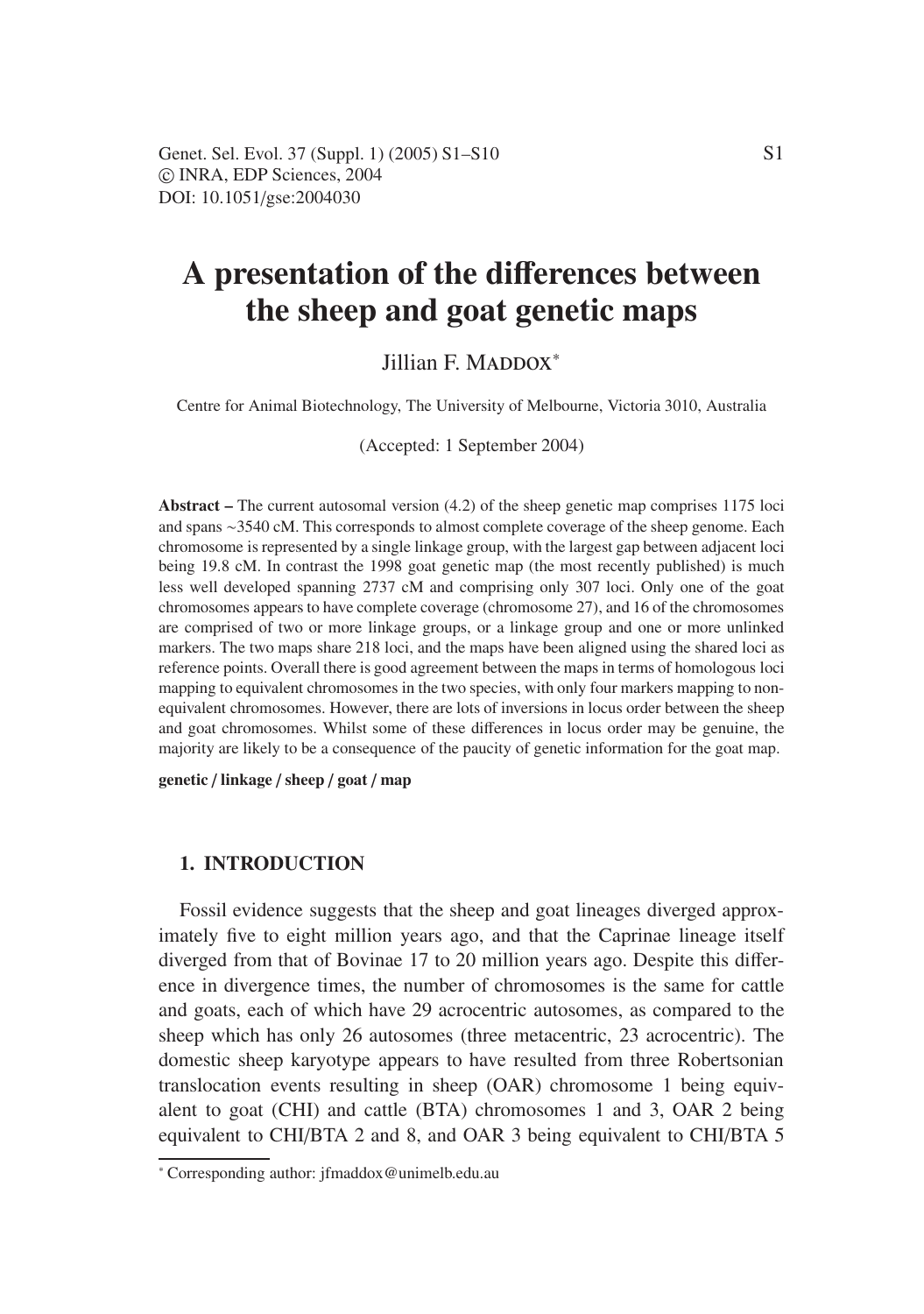and 11 (Fig. 1). Other features of gross chromosomal morphology, such as the architecture of the X chromosome and that of OAR 9/CHI 14, are similar for sheep and goats, but differ from cattle [7, 11, 14, 17, 22, 27]. The similarity between the goat and sheep karyotypes is further evidenced by reports of natural matings between rams and does producing hybrid offspring, with at least one instance of such a mating generating a female offspring that was shown to be fertile when mated to a ram [16, 24, 25].

For both sheep and goats much of the impetus for genetic map development has come from the linkage mapping of traits of interest. In the case of goats, the reason for developing a genetic map was to map the locus responsible for the Polled Intersex Syndrome [26], and relatively little genetic map development has occurred for goats since this locus was mapped. Initially, much of the work on the sheep genetic map was aimed at identifying loci responsible for fertility traits such as Inverdale and Booroola [12, 20]. More recently mapping efforts in sheep have also included searches for traits affecting meat, wool, and disease susceptibility and resistance [4, 5, 8, 15]. This focus on mapping specific traits has lead to genetics maps that have uneven distributions of markers on chromosomes. Not surprisingly, regions disproportionately rich in markers are found in areas of the maps that are near traits of interest, *e.g.*, chromosome 6 with Booroola and Spider Lamb Syndrome, chromosome 18 and callipyge/Carwell, and the X chromosome and Inverdale in sheep; and chromosome 1 with Polled Intersex Syndrome in goats [6, 12, 21, 29, 30]. More recently development of the sheep genetic map has focused on increasing the number of mapped markers that are associated with genes so as to increase the number of links to maps of other species such as humans and mice [18]. This has mainly been done by the development and mapping of microsatellites that are associated with genes, and by performing blast searches to identify genes that are associated with previously mapped anonymous microsatellites. A brief summary of the development of the sheep and goat linkage maps is given in Table I.

## **2. MATERIAL AND METHODS**

# **Construction of SheepMap 4.2 and alignment of sheep and goat genetic maps**

The methods used for all aspects of map construction of the sheep genetic map are described in [17]. The current version (4.2) best positions sheep genetic map [3] was aligned with the most recent goat linkage map [23].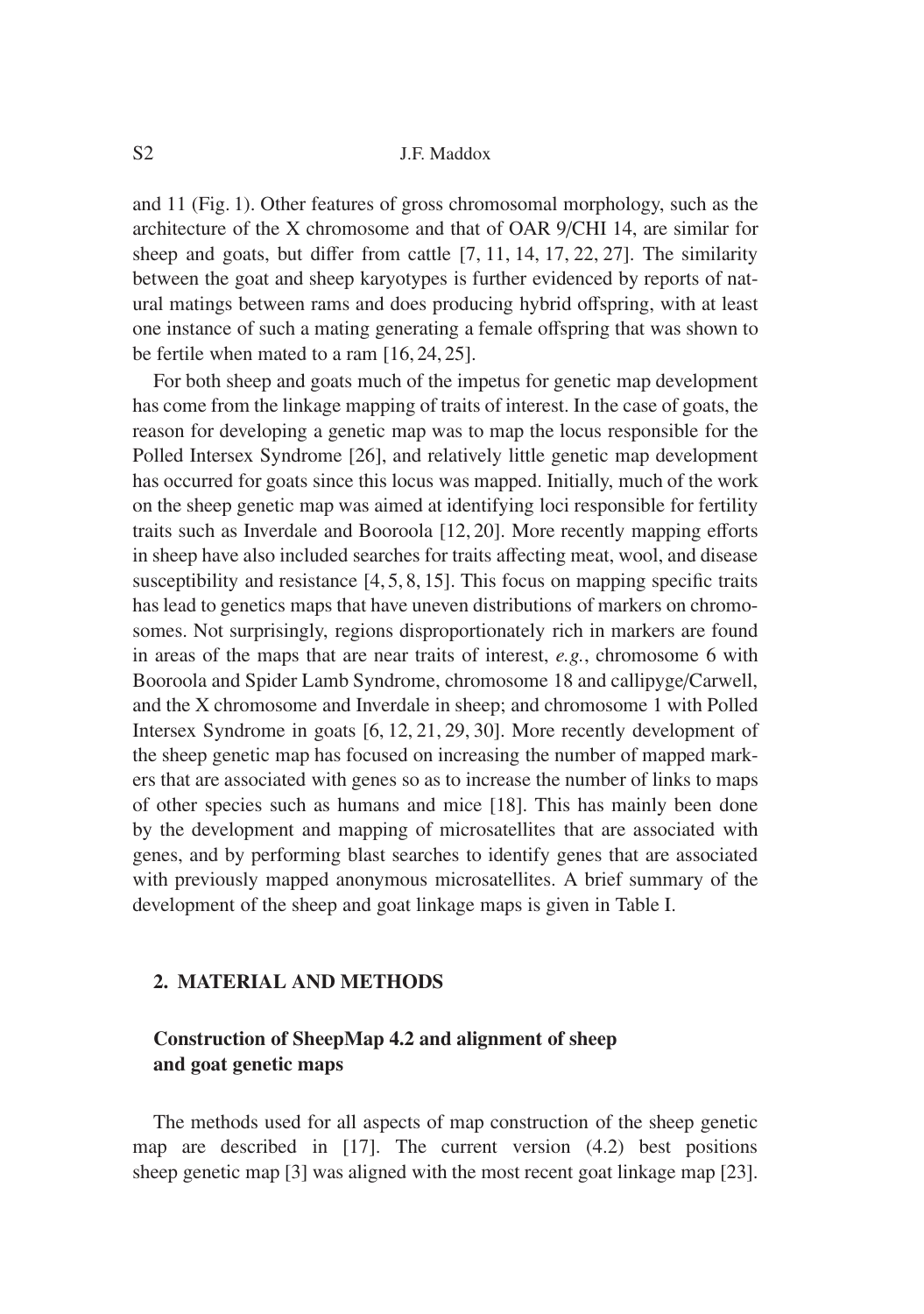| Map              | Size $(cM)$ | Map Type          | $Herd/Flock$ <sup>#</sup> | Number of Reference |                   |
|------------------|-------------|-------------------|---------------------------|---------------------|-------------------|
|                  |             |                   | Number of                 | Markers             |                   |
|                  |             |                   | Animals                   |                     |                   |
| <b>Goat 1996</b> | 2300        | Male              | <b>INRA</b>               | 219                 | [27]              |
|                  |             |                   | 575                       |                     |                   |
| <b>Goat 1998</b> | 2737        | Male              | <b>INRA</b>               | $307*$              | [23]              |
|                  |             |                   | 575                       |                     |                   |
| SheepMap 1       | 2070        | <b>Both sexes</b> | <b>IMF</b>                | 246                 | $[7]$             |
|                  |             |                   | 127                       |                     |                   |
| SheepMap 2       | 3063        | Both sexes        | <b>IMF, MARC</b>          | 519                 | [9]               |
|                  |             |                   | $127 + 295$               |                     |                   |
| SheepMap 3       | $\sim$ 3600 | <b>Both sexes</b> | <b>IMF</b>                | 1093                | [17]              |
|                  |             |                   | 127                       |                     |                   |
| SheepMap $4.2$   | $\sim 3600$ | <b>Both sexes</b> | <b>IMF</b>                | 1251                | $\lceil 3 \rceil$ |
|                  |             |                   | 127                       |                     |                   |
| Sheep X, Y       | 141.9       | <b>Both sexes</b> | <b>XMF</b>                | 21                  | [11]              |
|                  |             |                   | 480                       |                     |                   |

**Table I.** Map and population statistics for sheep and goat maps.

<sup>∗</sup>15 markers were mapped by fluorescent *in situ* hybridisation.

#The INRA goat herd consists of 12 2-generation families, the IMF (international mapping flock) consists of 9 3-generation full-sibling families, the MARC (Meat Animal Research Centre) flock consists of 4 2-generation families, and the XMF (X mapping flock) consists of 14 3-generation half-sibling families.

## **3. RESULTS**

Details of the current sheep genetic map can be found on the Australian Gene Mapping Web Site [3] and in Table II. There are 1251 markers representing 1232 loci on the current sheep genetic map, and the comprehensive sex averaged genetic map spans approximately 3630 cM. This corresponds to virtually complete coverage of the sheep genome. Each chromosome is represented by a single linkage group with the largest gap between adjacent loci being 19.8 cM (\*BMC1222*–\*BM8115* on chr 13 and *CGBP*–\*URB031* on chr 23). There are 74 regions on this map where the closest distance between adjacent markers is between 10 and 20 cM.

In contrast, the goat map is quite primitive. The only genetic map available is a male map that spans 2737 cM and comprises 307 markers. Only one of the chromosomes appears to have complete coverage (chromosome 27), with 16 of the chromosomes being comprised of 2 or more linkage groups, or a linkage group and one or more unlinked markers.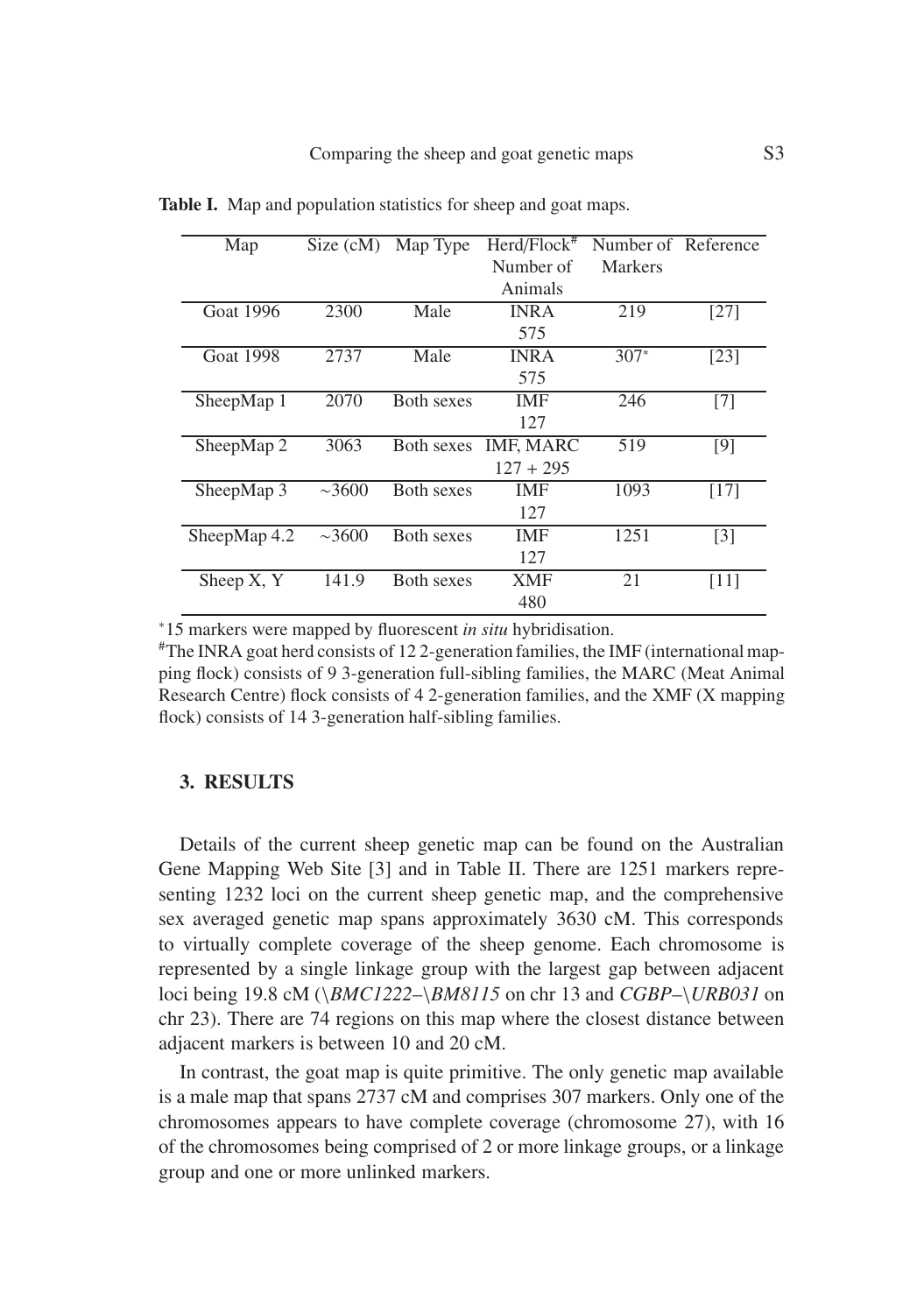S4 J.F. Maddox

|                       |        |               |       |                 | Number of                        | Number of       | Number of                |
|-----------------------|--------|---------------|-------|-----------------|----------------------------------|-----------------|--------------------------|
| Length of chromosome  |        |               |       |                 | loci with                        | loci on         | loci mapped              |
|                       |        |               |       | Number          | highly                           | both sheep      | by linkage               |
| <b>OAR</b>            |        | Sex Av Female | Male  |                 | of sheep polymorphic linkage and |                 | analysis in              |
|                       | cM     | cM            | cM    | loci            | markers <sup>#</sup>             | human           | both sheep               |
|                       |        |               |       |                 |                                  | maps            | and goats                |
| $\mathbf{1}$          | 347.4  | 326.6         | 371.7 | 122             | $\overline{60}$                  | $\overline{25}$ | $23*$                    |
| $\overline{2}$        | 308.4  | 289.5         | 328.5 | 106             | 59                               | 24              | 21                       |
| 3                     | 313.4  | 305.1         | 319.6 | 103             | 45                               | 27              | 18                       |
| $\overline{4}$        | 151.9  | 136.2         | 159.9 | 44              | 18                               | 12              | 9                        |
| 5                     | 156.9  | 154.0         | 168.8 | 46              | 12                               | 12              | 8                        |
| 6                     | 156.7  | 132.2         | 178.9 | 64              | 26                               | 25              | $\overline{7}$           |
| $\overline{7}$        | 145.9  | 141.0         | 250.9 | 55              | 25                               | 16              | 8                        |
| 8                     | 132.8  | 133.7         | 131.5 | 41              | 22                               | 8               | $\overline{7}$           |
| 9                     | 126.9  | 118.5         | 134.7 | 43              | 32                               | 8               | 12                       |
| 10                    | 105.1  | 102.2         | 108.7 | 34              | 19                               | $\overline{2}$  | 6                        |
| 11                    | 112.4  | 106.6         | 120.4 | 41              | 16                               | 19              | $\overline{7}$           |
| 12                    | 113.1  | 98.2          | 127.7 | 33              | 16                               | $\tau$          | 5                        |
| 13                    | 128.3  | 128.0         | 128.7 | 35              | 18                               | 6               | $\overline{\mathcal{L}}$ |
| 14                    | 119.9  | 98.4          | 141.3 | 40              | 26                               | 8               | 8                        |
| 15                    | 124.4  | 100.9         | 145.9 | 47              | 25                               | 19              | $\overline{7}$           |
| 16                    | 86.2   | 78.9          | 92.4  | 35              | 20                               | 6               | 10                       |
| 17                    | 130.7  | 118.5         | 143.6 | 41              | 20                               | 9               | 9                        |
| 18                    | 131.5  | 115.3         | 151.7 | 46              | 22                               | 8               | $\overline{7}$           |
| 19                    | 73.3   | 67.8          | 85.3  | 27              | 15                               | 6               | 6                        |
| 20                    | 89.6   | 80.4          | 103.0 | 32              | 13                               | 10              | $\overline{7}$           |
| 21                    | 74.2   | 59.2          | 87.1  | 26              | 15                               | 6               | 4                        |
| 22                    | 82.9   | 60.6          | 98.7  | 22              | 14                               | 3               | 6                        |
| 23                    | 95.5   | 84.1          | 106.6 | 21              | 10                               | 7               | 5                        |
| 24                    | 89.4   | 89.2          | 90.1  | 31              | 11                               | 12              | 3                        |
| 25                    | 69.9   | 56.2          | 78.8  | 20              | 11                               | 4               | $\overline{c}$           |
| 26                    | 71.1   | 57.3          | 85.9  | 20              | 12                               | $\overline{2}$  | 9                        |
| Total                 | 3537.8 | 3238.6 3940.4 |       | 1175            | 562                              | 291             | 218                      |
| autosomal             |        |               |       |                 |                                  |                 |                          |
| $\overline{\text{X}}$ | 90.8   | 132.4         | 58.6  | $\overline{57}$ | $\overline{20}$                  | 10              |                          |

**Table II.** Chromosomal statistics and comparisons for the sheep best positions linkage map v 4.2.

<sup>∗</sup>Two markers from the *PISRT1* region (LSCV86 and LSCV210) have been linkage mapped in both sheep and goats however these markers are not on the 1998 goat map [23].

#PIC of at least 0.7 or at least 8 alleles.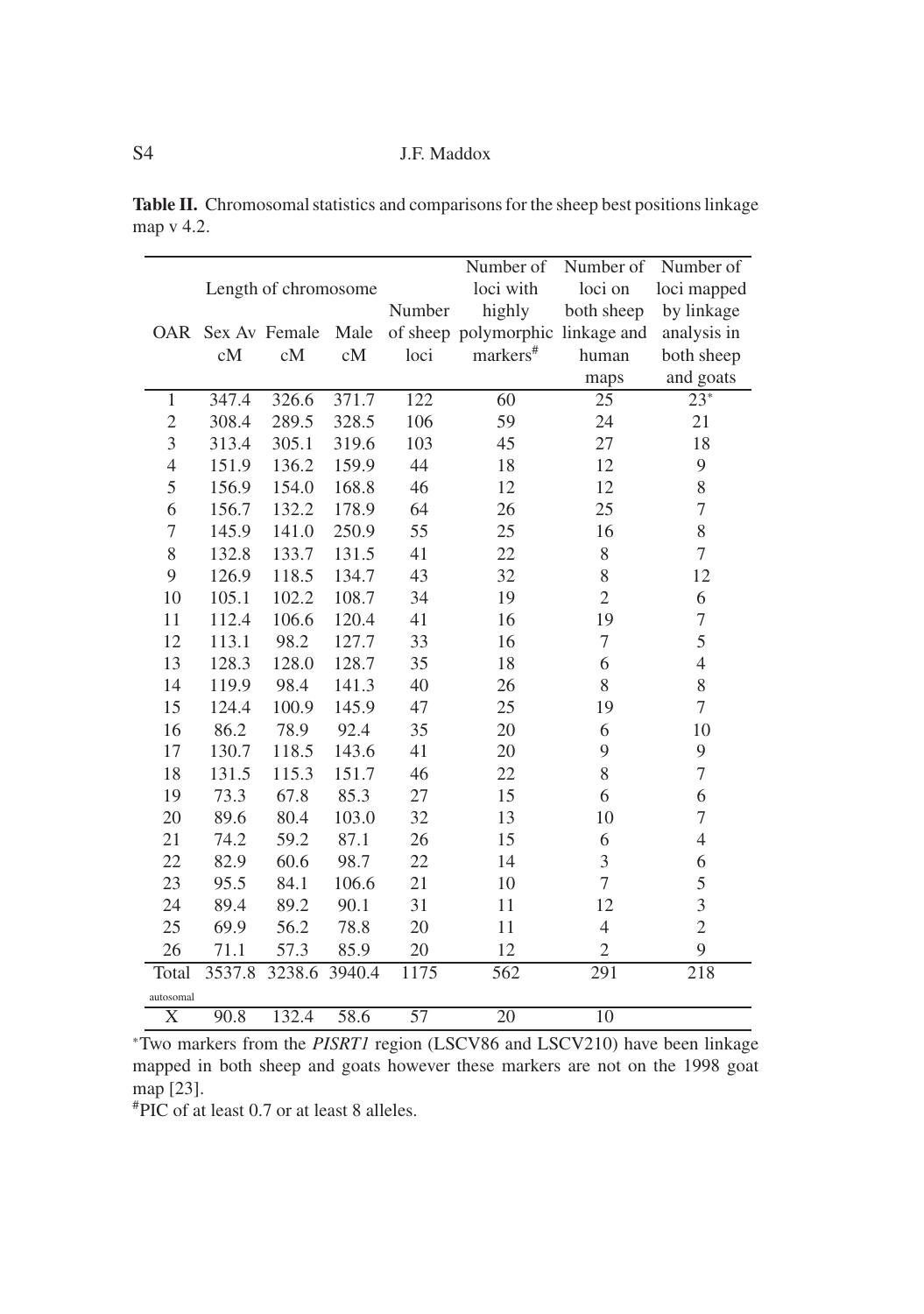| Marker         |    |     | OAR Predicted Actual CHI Comment |                                        |
|----------------|----|-----|----------------------------------|----------------------------------------|
|                |    | CHI |                                  |                                        |
| OarCP9         |    | 14  | $16*$                            | Goat product sequence $> 90\%$ similar |
|                |    |     |                                  | to sheep sequence                      |
| OarHH22        | 21 | 29  | 16                               | Cattle position equivalent to sheep    |
| <b>BM723</b>   | 23 | 24  | $3^*$                            | Cattle position equivalent to goat     |
| MAF48          |    | X   | 19                               |                                        |
| $-1$ $-1$ $-1$ |    |     |                                  |                                        |

**Table III.** Mapping discrepancies between the genetic maps of sheep and goats.

<sup>∗</sup>Also mapped physically.

The sheep and goat genetic maps have 218 loci in common (Fig. 1, Tab. II). Overall there is good agreement between the maps in terms of loci mapping to equivalent chromosomes in the two species. There are only four markers that map to non-equivalent chromosomes (Tab. III). However, as can be seen in Figure 1, there are lots of inversions in locus order between sheep and goat chromosomes.

Both the sheep and goat maps have been mapped using a mixture of sheep, cattle and goat markers. There are 50 markers of goat origin on the sheep genetic map, 531 sheep markers and 700 cattle markers. The goat genetic map comprises 41 goat markers, 49 sheep markers and 217 cattle markers.

There are 497 links between the current sheep genetic map and the MARC 2003 cattle genetic map [19], and 186 links between the goat and cattle genetic maps. The alignment between the sheep and cattle chromosomes on the genetic maps is much better than that for the sheep and goat genetic maps with a much lower proportion of rearrangements in locus order (data not shown, see sheepcattle comparisons on [3]).

Homologous human loci can be identified for 291 of the loci on the current sheep genetic map (Tab. I), and for 24 of the loci on the goat genetic map. This allows links to be made between the human sequence map and the sheep and goat genetic maps, which enable predictions of the positions of non mapped loci in sheep and goats.

#### **4. DISCUSSION**

The large proportion of shared markers on the sheep, goat and cattle genetic maps makes it relatively easy to align the maps. In contrast to the good agreement in locus order between the sheep and cattle maps there are many rearrangements in order between these maps and the goat map. It is likely that many of the discrepancies in order between the goat map and the other maps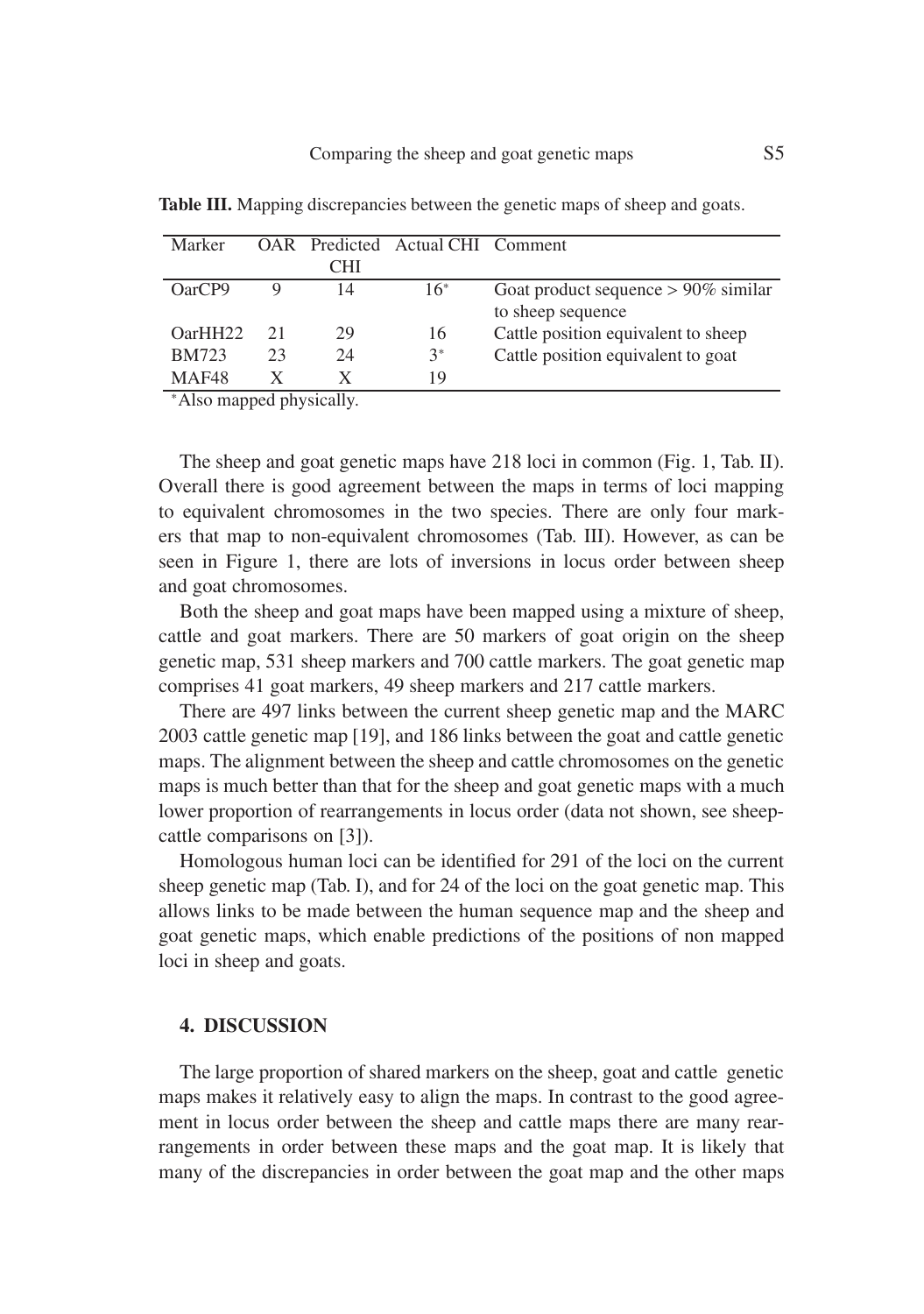S6 J.F. Maddox



**Figure 1.** This figure shows the alignment of chromosome 1 from sheep and goat, as an example for the complete alignment of the current sheep linkage map (v 4.2) with the 1998 goat linkage map [23], which can be consulted at www.edpsciences.org/gse. Locus codes, marker names and position details are given only for markers that have been mapped by linkage analysis in both sheep and goats. Marker names are indicated beside sheep chromosomes and locus codes are given beside goat chromosomes. Horizontal lines on each chromosome are used to indicate the positions of all markers that have been mapped in sheep and goat. Cattle markers are indicated by italics, goat markers are underlined and sheep markers are indicated in normal text. ESTs are prefaced by a ∼, anonymous loci are prefaced by a \ [1]. Loci that have been linkage mapped in sheep, but not on the IMF, are indicated either at the bottom of the appropriate chromosome or at their estimated position on the chromosome. The INRA197, MCM357 and TGLA49 markers did not link to other markers on the goat map. The \INRA197 locus has been physically mapped in goats and its physical position (3q36) indicates that it maps to the bottom of chromosome 3 (hence its placement in this figure). Thick lines between chromosomes are used to indicate loci that are on the sheep framework map, thin lines indicate loci where the position on the sheep map is supported by odd scores of less than 1000:1.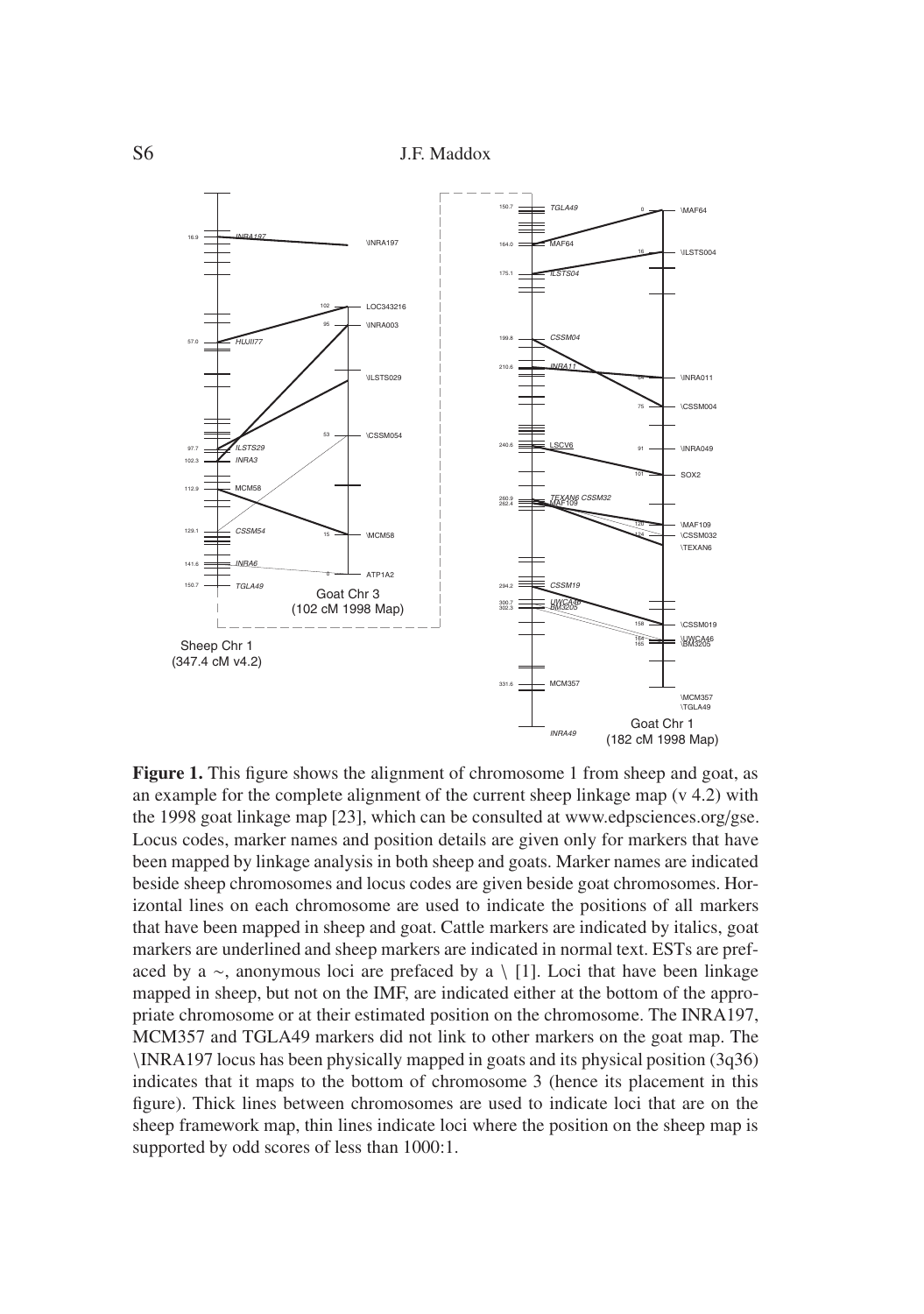are artefacts. The goat genetic map is less robust, than the sheep and cattle maps, as a consequence of being constructed from a smaller number of markers. In addition, the amount of error checking that has taken place for the goat map is likely to be considerably less than has been done for either the sheep or cattle maps. However, it is possible that some of the discrepancies in chromosomal locations or locus order may be genuine. Given that the sequence of the goat product obtained using the OarCP9 primers was more than 90% similar to that of sheep [27], it is possible that homologous products are amplified in sheep and goats using these primers, and that the discrepancy in the chromosomal locations of these loci in sheep and goats is real. Likewise, the relative inversion of the order of the segment comprising *IL2RA*–\*ILSTS59* on chromosome 13 may be real. This order is based on cytogenetic mapping in the goat as there is insufficient linkage information to determine the order on the goat chromosome.

The lack of development of the goat map is not surprising given that the goat map was developed specifically for a genome screen to map a single Mendelian trait, and that the region containing this locus was identified without the need for a full genome scan [26]. The only region mapped in depth on the goat genetic map is the region on chromosome 1 flanking the *PISRT1* locus [21, 28]. In contrast, the sheep genetic map has benefited from being needed for genome screens for a variety of traits.

There has been a relatively greater effort in the goat to cytogenetically map loci [23], with almost 500 loci mapped cytogenetically [13]. This contrasts with the sheep where only about 350 loci have been cytogenetically mapped [2]. One hundred and thirty-two of the microsatellites (43%) on the goat genetic map have also been cytogenetically mapped, and 143 loci (12%) on the sheep map have also been cytogenetically mapped. In both sheep and goats the majority of the cytogenetically mapped loci are type I rather than type II (anonymous) loci, and thus the cytogenetically mapped loci have a greater proportion of links to homologues on the human sequence map than do the loci on the genetic maps.

To date, five mutations for single gene traits have been successfully mapped in sheep and goats following the use of the genetic maps of these species. These are the Spider Lamb [6], Booroola [30], Callipyge [10] and Inverdale [12] traits in sheep, and the Polled Intersex trait in goats [21]. Many QTL regions have been identified for a vast range of traits from genome screens in sheep. Whilst some of these QTL studies have advanced to the fine mapping stage, none of the sheep QTL studies has yet resulted in the identification of a causative mutation. Further genetic map development is needed to improve the efficiency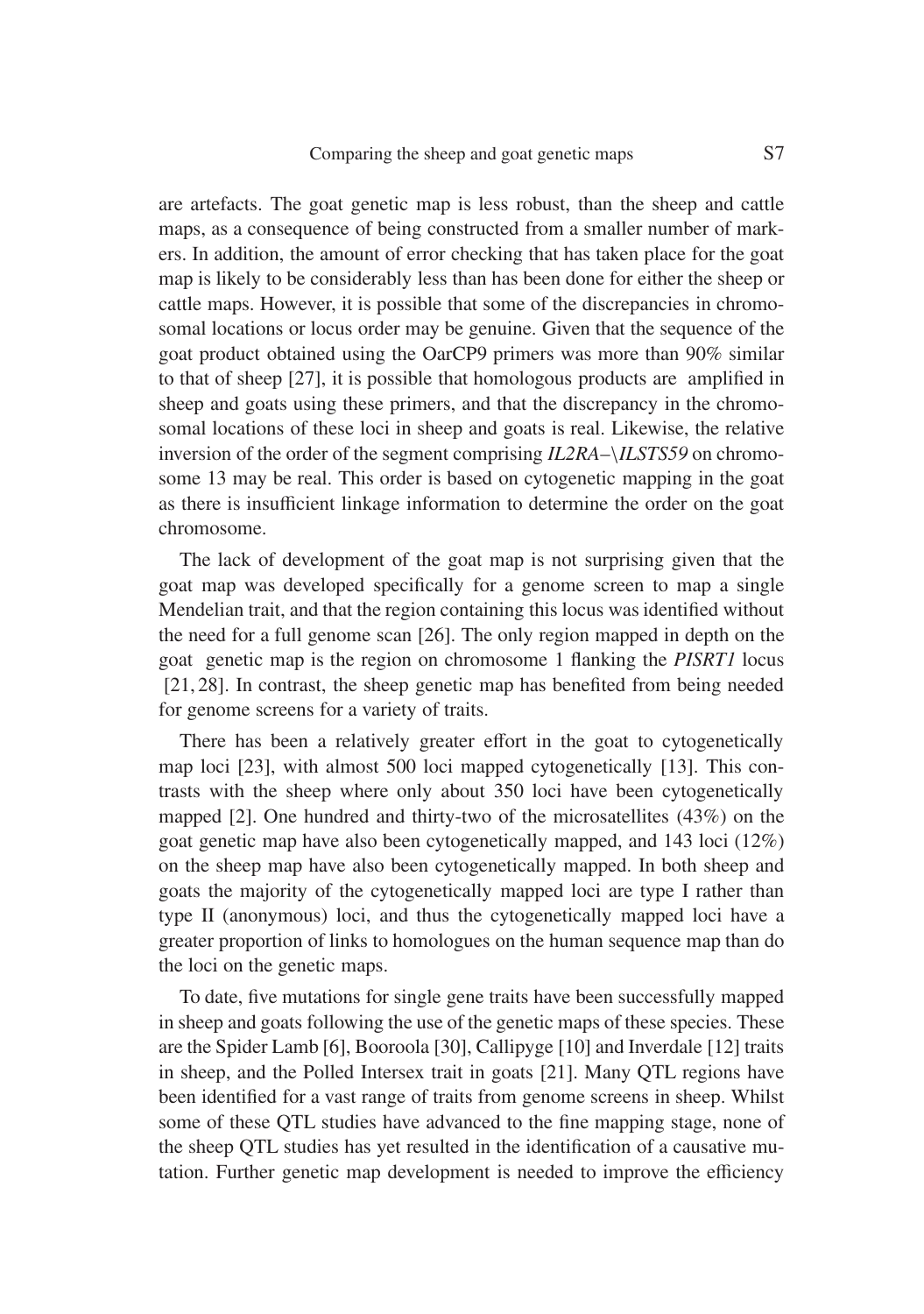S8 J.F. Maddox

of genome screens in sheep and goats especially in terms of a more uniform coverage of map regions with highly polymorphic markers. It will also be vital to increase the number of links between the sheep and goat genetic maps and the sequence maps of other species, so as to be better able to use comparative information to assist with genome screens for traits of interest in sheep and goats.

### **ACKNOWLEDGEMENTS**

The author thanks Meat and Livestock Australia for financial support and AgResearch New Zealand for access to the International Mapping Flock.

#### **REFERENCES**

- [1] Andresen E., Broad T.E., Brown S., Cooper D.W., Distasio L., Dolling C.H.S., Fleet M., Hill D.F., Lauvergne J.J., Lundie R.S., Maddox J., Nicholas F.W., Rae A.L., Renieri C., Sponenberg D.P., Tucker E.M., Revised guidelines for gene nomenclature in ruminants 1993, Genet. Sel. Evol. 27 (1995) 89–93.
- [2] ArkDB Sheep Public Database, http://www.thearkdb.org/browser?species=sheep [consulted 5 October 2003].
- [3] Australian Sheep Gene Mapping Web Site, http://rubens.its.unimelb.edu.au/ ∼jillm/jill.htm [consulted 5 October 2003].
- [4] Beh K.J., Hulme D.J., Callaghan M.J., Leish Z., Lenane I., Windon R.G., Maddox J.F., A genome scan for quantitative trait loci affecting resistance to *Trichostrongylus colubriformis* in sheep, Anim. Genet. 33 (2002) 97–106.
- [5] Cockett N.E., Jackson S.P., Shay T.L., Nielsen D., Moore S.S., Steele M.R., Barendse W., Green R.D., Georges M., Chromosomal localization of the callipyge gene in sheep (*Ovis aries*) using bovine DNA markers, Proc. Natl. Acad. Sci., USA 91 (1994) 3019–3023.
- [6] Cockett N.E., Shay T.L., Beever J.E., Nielsen D., Albretsen J., Georges M., Peterson K., Stephens A., Vernon W., Timofeevskaia O., South S., Mork J., Maciulis A., Bunch T.D., Localization of the locus causing Spider Lamb Syndrome to the distal end of ovine Chromosome 6, Mamm. Genome 10 (1999) 35–38.
- [7] Crawford A.M., Dodds K.G., Pierson C.A., Ede A.J., Montgomery G.W., Garmonsway H.G., Beattie A.E., Davies K., Maddox J.F., Kappes S.W., Stone R.T., Nguyen T.C., Penty J.M., Lord E.A., Broom J.E., Buitkamp J., Schwaiger W., Epplen J.T., Matthew P., Matthews M.E., Hulme D.J., Beh K.J., McGraw R.A., Beattie C.W., An autosomal genetic linkage map of the sheep genome, Genetics 140 (1995) 703–724.
- [8] Crawford A.M., Searching for disease resistance QTL, in: XXVI International Conference on Animal Genetics, 9–14 August 1998, International Society for Animal Genetics, Auckland, New Zealand, pp. 7–8.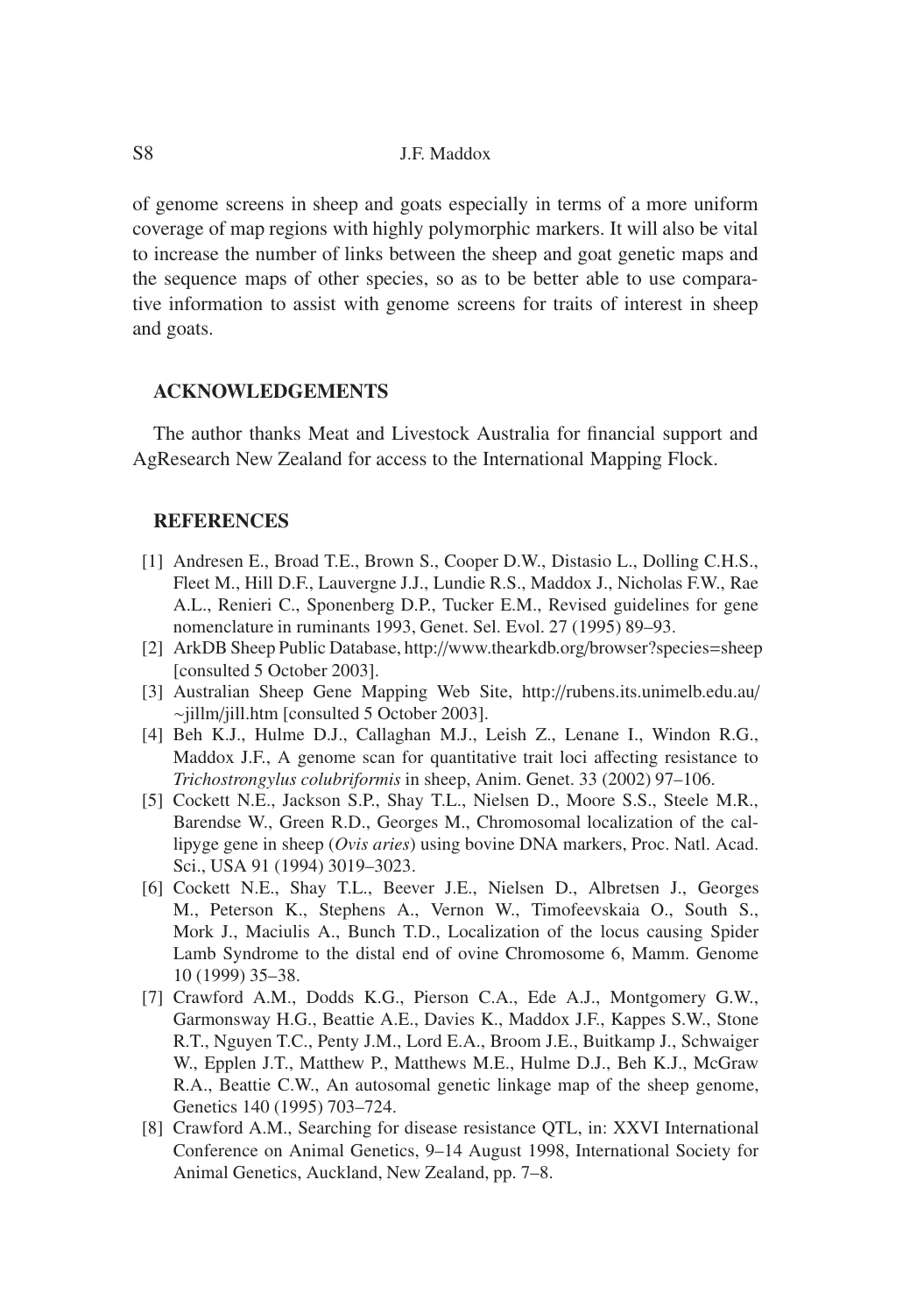- [9] de Gortari M.J., Freking B.A., Cuthbertson R.P., Kappes S.M., Keele J.W., Stone R.T., Leymaster K.A., Dodds K.G., Crawford A.M., Beattie C.W., A second-generation linkage map of the sheep genome, Mamm. Genome 9 (1998) 204–209.
- [10] Freking B.A., Murphy S.K., Wylie A.A., Rhodes S.J., Keele J.W., Leymaster K.A., Jirtle R.L., Smith T.P., Identification of the single base change causing the callipyge muscle hypertrophy phenotype, the only known example of polar overdominance in mammals, Genome Res. 12 (2002) 1496–1506.
- [11] Galloway S.M., Hanrahan V., Dodds K.G., Potts M.D., Crawford A.M., Hill D.F., A linkage map of the ovine X chromosome, Genome Res. 6 (1996) 667–677.
- [12] Galloway S.M., McNatty K.P., Cambridge L.M., Laitinen M.P., Juengel J.L., Jokiranta T.S., McLaren R.J., Luiro K., Dodds K.G., Montgomery G.W., Beattie A.E., Davis G.H., Ritvos O., Mutations in an oocyte-derived growth factor gene (BMP15) cause increased ovulation rate and infertility in a dosage-sensitive manner, Nat. Genet. 25 (2000) 279–283.
- [13] GoatMap database, http://locus.jouy.inra.fr/cgi-bin/lgbc/mapping/common/ intro2.pl?BASE=goat [consulted 5 October 2003].
- [14] Hassanane M.S., Chaudhary R., Chowdhary B.P., Microdissected bovine X chromosome segment delineates homoeologous chromosomal regions in sheep, goat and buffalo, Chromosome Res. 6 (1998) 213–217.
- [15] Henry H.M., Dodds K.G., Wuliji T., Jenkins Z.A., Beattie A.E., Montgomery G.W., A genome screen for QTL for wool traits in a Merino X Romney backcross flock, in: 6th World Cong. Genet. Appl. Livest. Prod., 11–16 January 1998, University of New England, Armidale, pp. 433–436.
- [16] Letshwenyo M., Kedikilwe K., Goat-sheep hybrid born under natural conditions in Botswana, Vet. Record 146 (2000) 732–734.
- [17] Maddox J.F., Davies K.P., Crawford A.M., Hulme D.J., Vaiman D., Cribiu E.P., Freking B.A., Beh K.J., Cockett N.E., Kang N., Riffkin C.D., Drinkwater R., Moore S.S., Dodds K.G., Lumsden J.M., van Stijn T.C., Phua S.H., Adelson D.L., Burkin H.R., Broom J.E., Buitkamp J., Cambridge L., Cushwa W.T., Gerard E., Galloway S.M., Harrison B., Hawken R.J., Hiendleder S., Henry H.M., Medrano J.F., Paterson K.A., Schibler L., Stone R.T., van Hest B., An enhanced linkage map of the sheep genome comprising more than 1000 loci, Genome Res. 11 (2001) 1275–1289.
- [18] Maddox J.F., Franklin I.R., Bottema C.D.K., De Silva U., Adelson D.L., Nattrass G., Identification of homologies between the sheep linkage map and maps of other species, in: XIX International Congress of Genetics, 6–11 July 2003, International Genetics Federation, Melbourne, Australia, p. 103.
- [19] MARC Cattle Map, http://www.marc.usda.gov/genome/genome.html [consulted 5 October 2003].
- [20] Montgomery G., Lord E., Penty J., Dodds K., Broad T., Cambridge L., Sunden S., Stone R., Crawford A., The Booroola fecundity (FecB) gene maps to sheep chromosome 6, Genomics 4 (1994) 410–414.